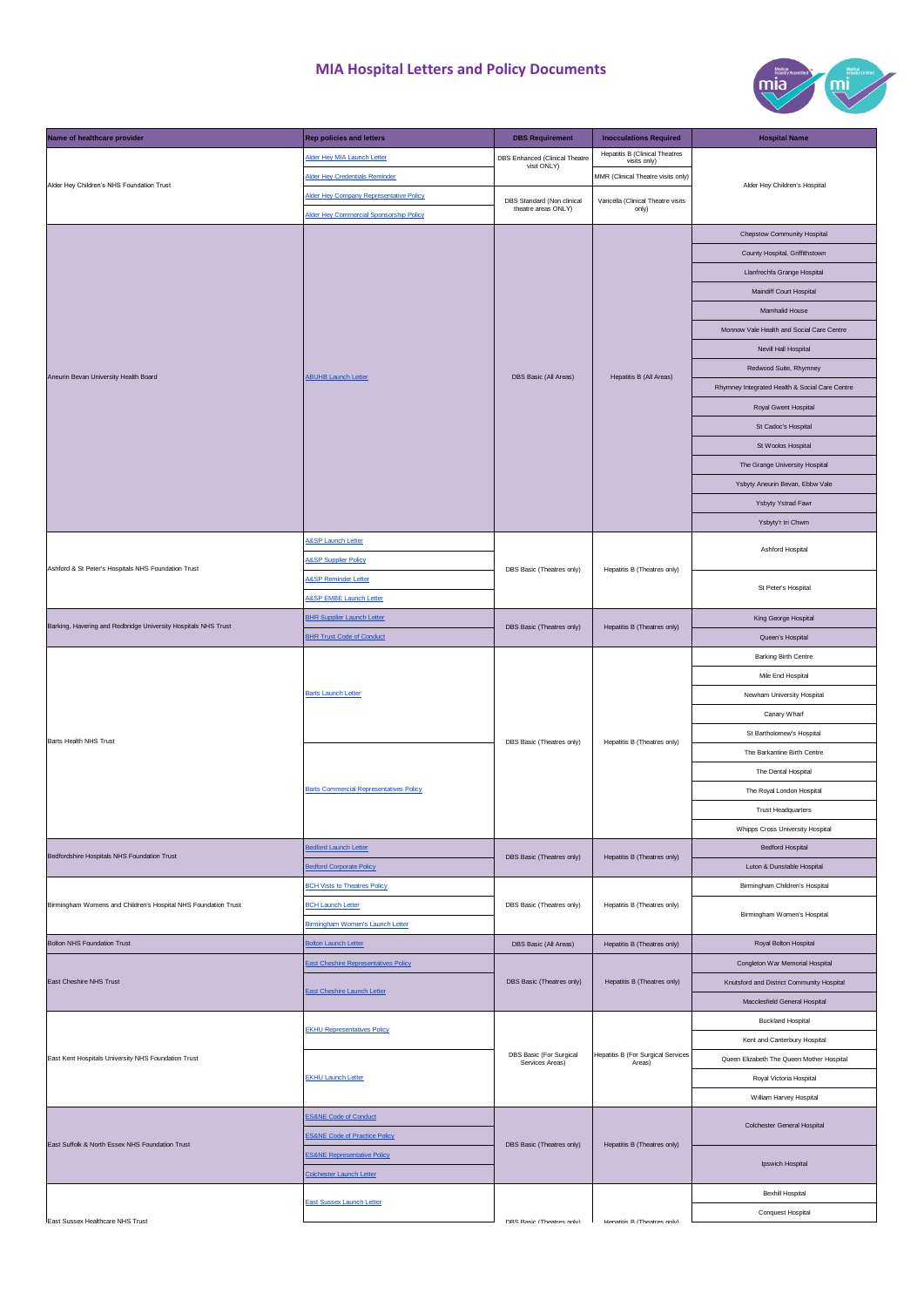

|                                                       |                                                                  |                                 | $\left\vert \right.$ responses as $\eta$ is resonance to $\eta$ | Eastbourne District General Hospital     |
|-------------------------------------------------------|------------------------------------------------------------------|---------------------------------|-----------------------------------------------------------------|------------------------------------------|
|                                                       | <b>East Sussex Representative Policy</b>                         |                                 |                                                                 | Procurement                              |
|                                                       |                                                                  |                                 |                                                                 | Frimley Park Hospital                    |
| Frimley Health NHS Foundation Trust                   | <b>Frimley Health Launch Letter</b><br><b>Frimley MIA Letter</b> | DBS Basic (For Clinical Areas)  |                                                                 |                                          |
|                                                       |                                                                  |                                 |                                                                 | Heatherwood Hospital                     |
|                                                       |                                                                  |                                 |                                                                 | Wexham Park Hospital                     |
|                                                       |                                                                  |                                 | <b>Hepatitis B (For Clinical Areas)</b>                         | Farnham Hospital                         |
|                                                       | <b>Frimley Health Company Representative Policy</b>              |                                 |                                                                 | <b>Fleet Hospital</b>                    |
|                                                       |                                                                  |                                 |                                                                 | Aldershot Centre for Health              |
|                                                       | <b>Frimley Health Consignment Stock Policy</b>                   |                                 |                                                                 | Brants Bridge, Bracknell                 |
|                                                       |                                                                  |                                 |                                                                 | King Edward VII Hospital, Windsor        |
|                                                       | Frimley Health Pharma Reps Code of Conduct                       |                                 |                                                                 | St Mark's Hospital, Maidenhead           |
| George Eliot Hospital NHS Foundation Trust            |                                                                  |                                 |                                                                 | George Eliot Hospital                    |
|                                                       | Gloucestershire Launch Letter                                    | DBS Basic (For Theatres Only)   | Heptatitis B (For Theatres Only)                                | Cheltenham General Hospital              |
| Gloucestershire Hospitals NHS Foundation Trust        | <b>Gloucestershire Company Representative Policy</b>             |                                 |                                                                 |                                          |
|                                                       | Glouchestershire Reminder Letter                                 |                                 |                                                                 | Gloucestershire Royal Hospital           |
|                                                       | <b>GOSH Launch Letter- August 2019</b>                           |                                 |                                                                 |                                          |
|                                                       | <b>GOSH Launch Letter</b>                                        |                                 |                                                                 |                                          |
| Great Ormond Street Hospital NHS Foundation Trust     | <b>GOSH Pre-Placement Declaration</b>                            | DBS Basic (All Areas)           |                                                                 | <b>Great Ormond Street Hospital</b>      |
|                                                       | <b>GOSH Visitors Training Booklet</b>                            |                                 |                                                                 |                                          |
|                                                       | <b>GOSH Company Representatives Policy</b>                       |                                 |                                                                 |                                          |
|                                                       |                                                                  |                                 |                                                                 | Andover War Memorial Hospital            |
| Hampshire Hospitals NHS Foundation Trust              | Hampshire Hospitals Launch Letter                                | DBS Basic (Theatres only)       | Hepatitis B (Theatres only)                                     | Basingstoke and North Hampshire Hospital |
|                                                       |                                                                  |                                 |                                                                 | Royal Hampshire County Hospital          |
| Homerton Healthcare NHS Foundation Trust              | Homerton Healthcare Launch Letter                                | DBS Basic (Theatres only)       | Hepatitis B (Theatres only)                                     | Homerton Hospital                        |
| Hospital of St John & St Elizabeth                    | SJ & SE Launch Letter                                            | DBS Basic (Theatres only)       | Hepatitis B (Theatres only)                                     | St John and St Elizabeth Hospital        |
|                                                       |                                                                  |                                 |                                                                 | Amman Valley Hospital                    |
|                                                       |                                                                  |                                 |                                                                 | Bro Cerwyn / St Brynach Day Hospitals    |
|                                                       |                                                                  |                                 |                                                                 |                                          |
|                                                       |                                                                  |                                 |                                                                 | <b>Bronglais General Hospital</b>        |
|                                                       |                                                                  |                                 |                                                                 | Brynmair Clinic Day Hospital             |
|                                                       |                                                                  |                                 |                                                                 |                                          |
|                                                       |                                                                  |                                 |                                                                 | Cwm Seren, Tudor House & Ty Bryn         |
|                                                       |                                                                  |                                 |                                                                 | Glangwili General Hospital               |
|                                                       |                                                                  |                                 |                                                                 | Gorwelion Day Hospital                   |
| Hywel Dda University Health Board                     | <b>Hywel Dda Launch Letter</b>                                   | DBS Basic (Theatres only)       | Hepatitis B (Theatres only)                                     | Llandovery Hospital                      |
|                                                       |                                                                  |                                 |                                                                 | Prince Philip Hospital                   |
|                                                       |                                                                  |                                 |                                                                 | South Pembrokeshire Hospital             |
|                                                       |                                                                  |                                 |                                                                 | Swn-y-Gwynt Day Hospital                 |
|                                                       |                                                                  |                                 |                                                                 | Tenby Cottage Hospital                   |
|                                                       |                                                                  |                                 |                                                                 | Tregaron Hospital                        |
|                                                       |                                                                  |                                 |                                                                 | Withybush General Hospital               |
|                                                       |                                                                  |                                 |                                                                 | Charing Cross Hospital                   |
|                                                       | <b>Imperial College Representative Policy</b>                    |                                 |                                                                 | Hammersmith Hospital                     |
| Imperial College Healthcare NHS Trust                 |                                                                  |                                 | Hepatitis B (Theatres only)                                     |                                          |
|                                                       | Imperial College Healthcare Launch Letter                        | DBS Basic (Theatres only)       |                                                                 | Queen Chartotte's & Chelsea Hospital     |
|                                                       |                                                                  |                                 |                                                                 | St Mary's Hospital                       |
|                                                       |                                                                  |                                 |                                                                 | Western Eye Hospital                     |
| James Paget University Hospitals NHS Foundation Trust | James Paget Supplier Representative Policy                       | DBS Basic (All Areas)           |                                                                 | James Paget Hospital                     |
|                                                       | James Paget UH Launch Letter                                     |                                 |                                                                 |                                          |
| Jersey General Hospital                               | Jersey Launch Letter                                             | DBS Basic (Theatres only)       | Hepatitis B (Theatres only)                                     | Jersey General Hospital                  |
| Kingston Hospital NHS Foundation Trust                | Kingston Hospital Supplier Representative Policy                 | DBS Basic (Theatres only)       | Hepatitis B (Theatres only)                                     | Kingston Hospital                        |
|                                                       | Kingston Hospital Launch Letter                                  |                                 |                                                                 |                                          |
| Lewisham and Greenwich NHS Trust                      | LGT Relauch Letter                                               | DBS Basic (Theatres only)       | Hepatitis B (Theatres only)                                     | University Hospital Lewisham             |
|                                                       | <b>LGT Supplier Representatives</b>                              |                                 |                                                                 | Queen Elizabeth Hospital                 |
|                                                       |                                                                  |                                 |                                                                 | Aintree University Hospital              |
| Liverpool University Hospitals NHS Foundation Trust   |                                                                  | DBS Basic (Clinical Areas Only) | Hepatitis B (Theatres only)                                     | Broadgreen Hospital                      |
|                                                       |                                                                  |                                 |                                                                 | Liverpool University Dental Hospital     |
|                                                       |                                                                  |                                 |                                                                 | Royal Liverpool University Hospital      |
| Liverpool Women's NHS Foundation Trust                | Liverpool Women's Supplier Representative Policy                 | DBS Basic (Theatres only)       | Hepatitis B (Theatres only)                                     | Liverpool Women's Hospital               |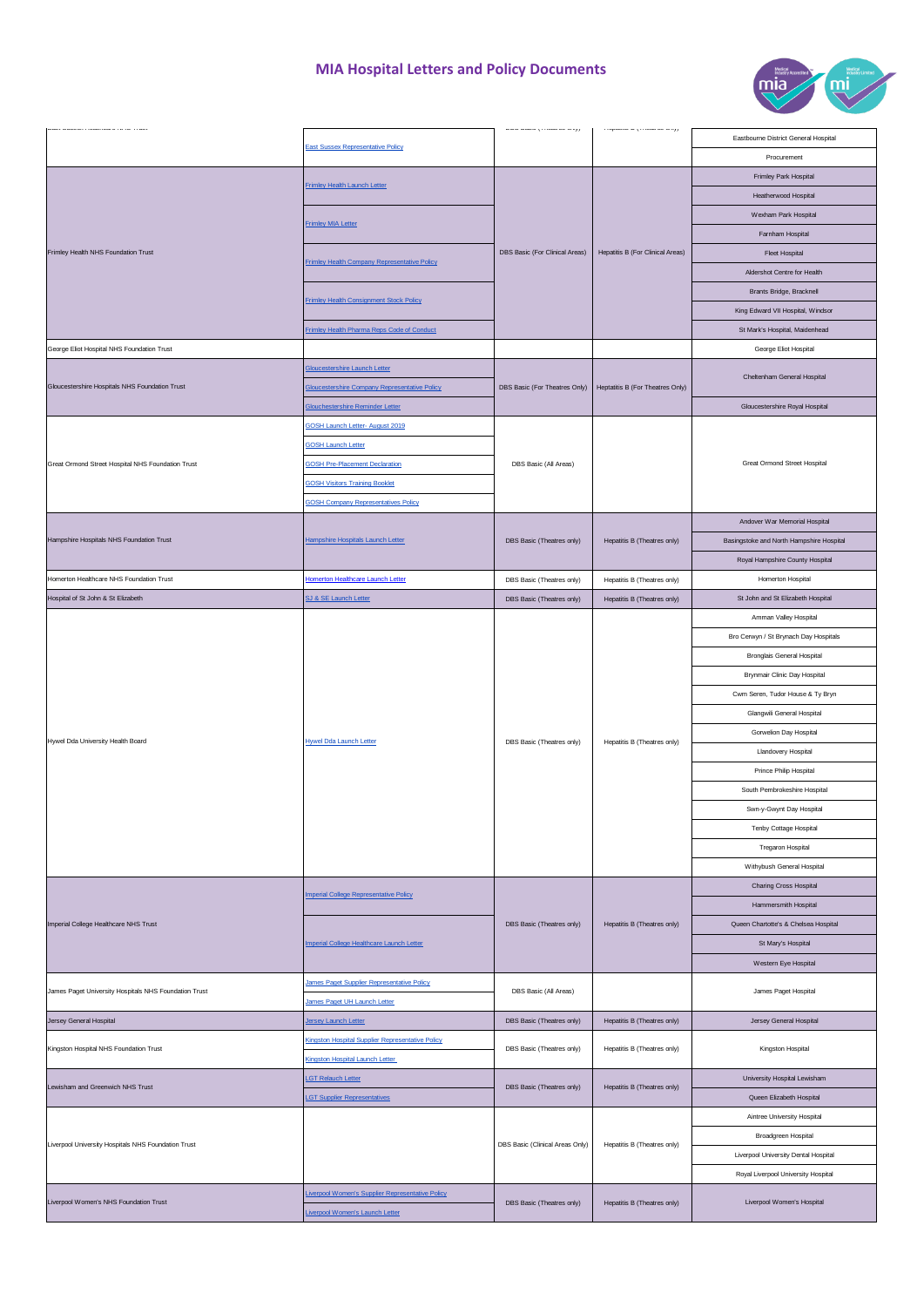

|                                                                          | <b>LNWH Representative Policy</b>                                   |                                                    |                                                                                                                                                            | Central Middlesex Hospital                 |
|--------------------------------------------------------------------------|---------------------------------------------------------------------|----------------------------------------------------|------------------------------------------------------------------------------------------------------------------------------------------------------------|--------------------------------------------|
| London North West Healthcare NHS Trust                                   |                                                                     |                                                    | DBS Basic (Clinical Areas Only)   Heptatitis B (Clinical Areas Only)                                                                                       | Ealing Hospital                            |
|                                                                          | LNWH Launch Letter                                                  |                                                    |                                                                                                                                                            | Northwick Park and St Mark's Hospitals     |
| Maidstone and Tunbridge Wells NHS Foundation Trust                       | <b>MTW Launch Letter</b>                                            | DBS Basic (Theatres only)                          | MMR (Women's and Children's<br>Unit only)<br>Hepatitis B (Theatres and<br>Women's and Children's only)<br>Chickenpox (Women's and<br>Children's Unit only) | Maidstone Hospital                         |
|                                                                          |                                                                     | DBS Enhanced (Women's and<br>Children's Unit only) | MMR (Women's and Children's<br>Unit only)<br>Hepatitis B (Theatres and<br>Women's and Children's only)<br>Chickenpox (Women's and<br>Children's Unit only) | Tunbridge Wells Hospital                   |
| Medway NHS Foundation Trust                                              | Medway Launch Letter                                                | DBS Basic (Theatres only)                          | Hepatitis B (Theatres only)                                                                                                                                | Medway Maritime Hospital                   |
|                                                                          | Milton Keynes Representative Policy                                 |                                                    |                                                                                                                                                            |                                            |
| Milton Keynes University Hospital NHS Foundation Trust                   | <b>Ailton Keynes Launch Letter</b>                                  | DBS Enhanced (I Theatre visit<br>ONLY)             | Hepatitis B (Theatres only)                                                                                                                                | Milton Keynes University Hospital          |
|                                                                          | <b>Ailton Keynes University Hospital Amended Credentials Letter</b> |                                                    |                                                                                                                                                            |                                            |
|                                                                          | Mid Essex Launch Letter                                             |                                                    |                                                                                                                                                            | <b>Basildon University Hospital</b>        |
|                                                                          | <b>Southend Contractors Procedure</b>                               |                                                    |                                                                                                                                                            | <b>Braintree Community Hospital</b>        |
| Mid and South Essex NHS Foundation Trust                                 | Southend University Hospital Launch Letter                          |                                                    | DBS Basic (Clinical Areas Only)   Heptatitis B (Clinical Areas Only)                                                                                       | <b>Broomfield Hospital</b>                 |
|                                                                          | Southend MEMs Launch Letter                                         |                                                    |                                                                                                                                                            | Orsett Hospital                            |
|                                                                          | <b>SUH Policy for Visitors</b>                                      |                                                    |                                                                                                                                                            | Southend University Hospital               |
|                                                                          | <b>NHS Grampian Dress Policy</b>                                    |                                                    |                                                                                                                                                            | Aberdeen Royal Infirmary                   |
|                                                                          | <b>NHS Grampian Launch Letter</b>                                   |                                                    |                                                                                                                                                            |                                            |
| NHS Grampian                                                             | NHS Grampian Supplier Representatives Policy                        | DBS Basic (All Areas)                              | Hepatitis B (Theatre only)                                                                                                                                 | Dr Grays Hospital                          |
|                                                                          | NHS Grampian New Product Procedure                                  |                                                    |                                                                                                                                                            |                                            |
|                                                                          | NHS Grampian New Product Request Form                               |                                                    |                                                                                                                                                            | Royal Aberdeen Children's Hospital         |
|                                                                          | <b>NHS Grampian Equipment Guidelines</b>                            |                                                    |                                                                                                                                                            | Woodend Hospital                           |
| <b>NHS Highlands</b>                                                     | <b>NHS Highlands Launch Letter</b>                                  | DBS Basic (Theatres only)                          | Hepatitis B (Theatre only)                                                                                                                                 | Raigmore Hospital                          |
| North Bristol NHS Foundation Trust                                       |                                                                     |                                                    |                                                                                                                                                            | Southmead Hospital                         |
|                                                                          |                                                                     |                                                    |                                                                                                                                                            | Barking & Dagenham                         |
|                                                                          |                                                                     |                                                    |                                                                                                                                                            | Barnet                                     |
|                                                                          | North East London Launch Letter                                     |                                                    |                                                                                                                                                            | Basildon & Brentwood                       |
|                                                                          |                                                                     |                                                    |                                                                                                                                                            | <b>EWMHS</b>                               |
| North East London NHS Foundation Trust                                   |                                                                     |                                                    |                                                                                                                                                            | Havering                                   |
|                                                                          |                                                                     |                                                    |                                                                                                                                                            | Kent                                       |
|                                                                          |                                                                     |                                                    |                                                                                                                                                            | Redbridge                                  |
|                                                                          |                                                                     |                                                    |                                                                                                                                                            | Thurrock                                   |
|                                                                          |                                                                     |                                                    |                                                                                                                                                            | Waltham Forest                             |
| North Middlesex University Hospital NHS Trust                            | North Middlesex Letter to Suppliers<br><b>NMUH Launch Letter</b>    | DBS Basic (Theatres only)                          | Hepatitis B (Theatre only)                                                                                                                                 | North Middlesex University Hospital        |
| Northampton General Hospital NHS Trust                                   | Northampton General Representatives Policy                          | DBS Basic (Theatres only)                          | Hepatitis B (Theatre only)                                                                                                                                 | Northampton General Hospital               |
|                                                                          | Northampton General Hospital Launch Letter                          |                                                    |                                                                                                                                                            |                                            |
|                                                                          |                                                                     | DBS Basic (Theatres only)                          | Hepatitis B (Theatre only)                                                                                                                                 | <b>Barnstaple Health Centre</b>            |
|                                                                          | Northern Devon Supplier Representative Policy                       |                                                    |                                                                                                                                                            | <b>Bideford Community Hospital</b>         |
|                                                                          |                                                                     |                                                    |                                                                                                                                                            | <b>Crediton Hospital</b>                   |
| Northern Devon Healthcare NHS Trust<br>Nuffield Health: Bristol Hospital |                                                                     |                                                    |                                                                                                                                                            | Holsworthy Community Hospital              |
|                                                                          |                                                                     |                                                    |                                                                                                                                                            | Honiton Hospital<br>Lynton Resource Centre |
|                                                                          | Northern Devon Healthcare Launch Letter                             |                                                    |                                                                                                                                                            | Moretonhampstead Hospital                  |
|                                                                          |                                                                     |                                                    |                                                                                                                                                            | North Devon District Hospital              |
|                                                                          |                                                                     |                                                    |                                                                                                                                                            | Okehampton Community Hospital              |
|                                                                          |                                                                     |                                                    |                                                                                                                                                            | Sidmouth Hospital                          |
|                                                                          |                                                                     |                                                    |                                                                                                                                                            | South Molton Community Hospital            |
|                                                                          |                                                                     |                                                    |                                                                                                                                                            | Torrington Community Hospital              |
|                                                                          |                                                                     |                                                    |                                                                                                                                                            | <b>Tyrrell Hospital</b>                    |
|                                                                          |                                                                     | DBS Basic (Theatres only)                          | Hepatitis B (Theatre only)                                                                                                                                 | Nuffield Health Bristol Hospital           |
| Nuffield Health: St Bartholomew's Hospital                               |                                                                     | DBS Basic (Theatres only)                          | Hepatitis B (Theatre only)                                                                                                                                 | Nuffield Health St Bartholomew's Hospital  |
| Nuffield Health: York Hospital                                           | Nuffield Health York Launch Letter                                  | DBS Basic (Theatres only)                          | Hepatitis B (Theatre only)                                                                                                                                 | Nuffield Health York Hospital              |
| One Healthcare: Ashford                                                  |                                                                     | DBS Basic (Theatres only)                          | Hepatitis B (Theatre only)                                                                                                                                 | One Ashford Hospital                       |
|                                                                          | Oxford University Sponsorship Policy                                |                                                    |                                                                                                                                                            | Churchill Hospital                         |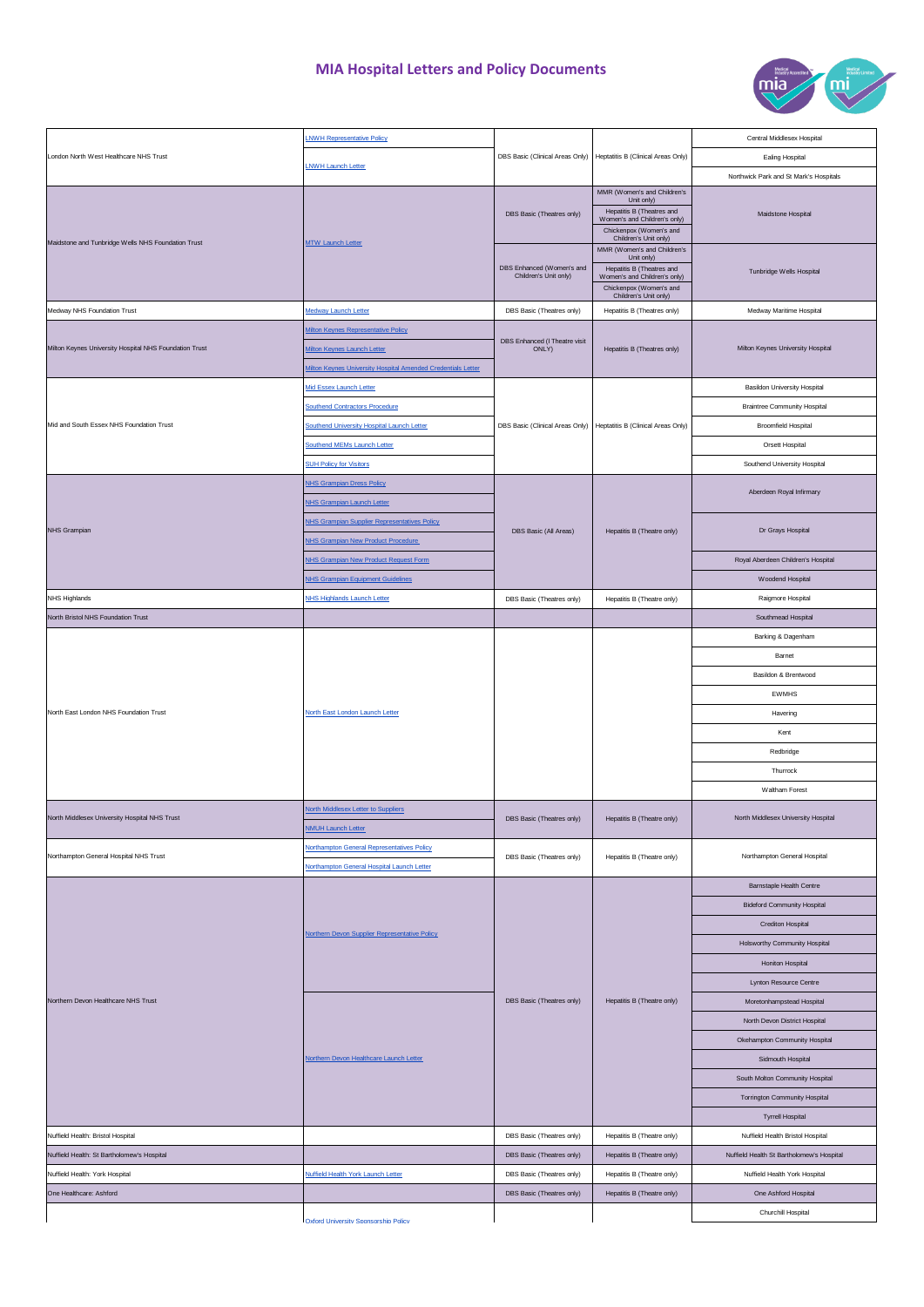

| Oxford University Hospitals NHS Trust                               |                                                      | DBS Basic (Theatres only)       | Hepatitis B (Theatre only)                             | Horton General Hospital                          |
|---------------------------------------------------------------------|------------------------------------------------------|---------------------------------|--------------------------------------------------------|--------------------------------------------------|
|                                                                     | Oxford University Hospital Launch Letter             |                                 |                                                        | John Radcliffe Hospital                          |
|                                                                     |                                                      |                                 |                                                        | Nuffield Orthopaedic Centre                      |
| Practice Plus Group                                                 | <b>Practice Plus Group Launch Letter</b>             |                                 |                                                        | Barlborough NHS Treatment Centre                 |
|                                                                     |                                                      |                                 |                                                        | Emersons Green Hospital                          |
|                                                                     |                                                      |                                 |                                                        | <b>Ilford Hospital</b>                           |
|                                                                     |                                                      | DBS Basic (Theatres only)       |                                                        | Plymouth Hospital                                |
|                                                                     |                                                      |                                 | Hepatitis B (Theatre only)                             | Shepton Mallet Hospital                          |
|                                                                     |                                                      |                                 |                                                        |                                                  |
|                                                                     |                                                      |                                 |                                                        | Southampton NHS Treatment Centre                 |
|                                                                     |                                                      |                                 |                                                        | Devizes Surgical Centre                          |
|                                                                     |                                                      |                                 |                                                        | Gillingham Surgical Centre                       |
|                                                                     |                                                      |                                 |                                                        | St Mary's Portsmouth Surgical Centre             |
|                                                                     |                                                      |                                 |                                                        | Ophthalmology - North West                       |
| Queen Victoria NHS Foundation Trust                                 | Queen Victoria Company Representatives Policy        | DBS Basic (Theatres only)       | Hepatitis B (Theatre only)                             | Queen Victoria Hospital                          |
|                                                                     | Queen Victoria Launch Letter                         |                                 |                                                        |                                                  |
| Robert Jones & Agnes Hunt Orthopaedic Hospital NHS Foundation Trust |                                                      | DBS Basic (Theatres only)       | Hepatitis B (Theatres only)                            | Robert Jones and Agnes Hunt Orthopaedic Hospital |
| Royal Berkshire NHS Foundation Trust                                | Royal Berkshire Launch Letter                        | DBS Basic (Clinical Areas Only) | Hepatitis B (Clinical Areas Only)                      | Royal Berkshire Hospital                         |
|                                                                     | Royal Cornwall Hospital Launch Letter                |                                 |                                                        | Procurement                                      |
|                                                                     | Royal Cornwall Supplier Representative Policy        |                                 |                                                        | Royal Cornwall Hospital                          |
| Royal Cornwall Hospitals NHS Trust                                  |                                                      | DBS Basic (Theatres only)       | Hepatitis B (Theatre only)                             | St Michael's Hospital                            |
|                                                                     | Royal Cornwall Letter for MIA                        |                                 |                                                        | West Cornwall Hospital                           |
|                                                                     | <b>RDE Reminder Launch Letter</b>                    |                                 |                                                        |                                                  |
|                                                                     |                                                      |                                 |                                                        | Community Hospital Sites                         |
| Royal Devon University Healthcare NHS Foundation Trust              | <b>RDE Launch Letter</b>                             | DBS Basic (Theatres only)       | Hepatitis B (Theatre only)                             |                                                  |
|                                                                     | RDE COVID-19 Policy                                  |                                 |                                                        | Royal Devon & Exeter Hospital                    |
|                                                                     | <b>RDE MIA Letter</b>                                |                                 |                                                        |                                                  |
|                                                                     |                                                      |                                 |                                                        | <b>Barnet Hospital</b>                           |
| Royal Free London NHS Foundation Trust                              | Royal Free London Launch Letter                      | DBS Basic (Theatres only)       | Hepatitis B (Theatre only)                             | Chase Farm Hospital                              |
|                                                                     |                                                      |                                 |                                                        | The Royal Free Hospital                          |
| Schoen Clinic Group                                                 | Schoen Clinic Launch Letter                          | DBS Basic (Theatres only)       | Hepatitis B (Theatre only)                             | Schoen Clinic London                             |
|                                                                     | <b>Schoen Clinic Launch Letter</b>                   |                                 |                                                        |                                                  |
| Sherwood Forest Hospitals NHS Foundation Trust                      | Sherwood Forest Launch Letter                        | DBS Basic (Theatres only)       | Hepatitis B (Theatre only)                             | Kings Mill Hospital                              |
|                                                                     |                                                      |                                 |                                                        | Newark Hospital                                  |
|                                                                     | South Warwickshire Launch Letter                     | DBS Basic (All Areas)           | Hepatitis B (All Areas)                                | Warwick Hospital                                 |
| South Warwickshire NHS Foundation Trust                             | <b>SWFT Re-Launch Letter</b>                         |                                 |                                                        |                                                  |
|                                                                     | <b>Hep B Disclaimer</b>                              |                                 |                                                        |                                                  |
|                                                                     | <b>SWFT Company Representatives Policy</b>           |                                 |                                                        |                                                  |
|                                                                     | <b>Southport and Ormskirk Gift Policy</b>            |                                 | Hepatitis B (Theatre only)                             | Ormskirk District General Hospital               |
| Southport and Ormskirk Hospital NHS Trust                           | <b>Southport and Ormskirk Launch Letter</b>          | DBS Basic (Theatres only)       |                                                        | Southport and Formby District General Hospital   |
| Spire - Claremont Hospital                                          | Spire Launch Letter                                  | DBS Basic (Theatres only)       | Lateral Flow Test and Theatre                          | Claremont Hospital                               |
|                                                                     |                                                      |                                 | Access Qualification<br>Hepatitis B (Theatre only)     | Biomedical Engineering (BME)                     |
| St Helens and Knowsley Teaching Hospitals NHS Trust                 | St Helens and Knowsley Launch Letter                 | DBS Basic (Theatres only)       |                                                        | St Helen's Hospital                              |
|                                                                     | <b>STKTH Notification to Representatitves Letter</b> |                                 |                                                        | Whiston Hospital                                 |
|                                                                     | <b>Stockport Hospitality Policy</b>                  |                                 |                                                        |                                                  |
| Stockport NHS Foundation Trust                                      |                                                      | DBS Basic (Theatres only)       | Hepatitis B (Theatre only)                             | Stepping Hill Hospital                           |
|                                                                     | Stockport Launch Letter                              |                                 |                                                        |                                                  |
| Sulis Hospital Bath                                                 |                                                      | DBS Basic (Theatres only)       | Hepatitis B (Theatre only)                             | Sulis Hospital                                   |
| Surrey and Sussex Hospitals NHS Trust                               | <b>Surrey and Sussex Representative Policy</b>       | DBS Basic (Theatres only)       | Hepatitis B (Theatres only)                            | Crawley Hospital                                 |
|                                                                     | <b>Surrey and Sussex Launch Letter</b>               |                                 |                                                        | East Surrey Hospital                             |
| Sussex Community NHS Foundation Trust                               | <b>Sussex Community Launch Letter</b>                | DBS Basic (All Areas)           | Hepatitis B (All Areas)<br>Hepatitis B (Theatres only) | Crawley Hospital                                 |
| Somerset NHS Foundation Trust                                       | Taunton and Somerset Representative Policy           |                                 |                                                        |                                                  |
|                                                                     | Taunton and Somerset Launch Letter                   | DBS Basic (Theatres only)       |                                                        | Musgrove Park Hospital                           |
|                                                                     | Taunton and Somerset 10 Golden Rules                 |                                 |                                                        |                                                  |
| The Foscote Private Hospital                                        | The Foscote Private Hospital Launch Letter           | DBS Basic (Theatres only)       | Hepatitis B (Theatres only)                            | The New Foscote Hospital                         |
| The Hillingdon NHS Foundation Trust                                 |                                                      |                                 | Hepatitis B (Theatres only)                            | Mouth Vernon Hospital                            |
|                                                                     |                                                      | DBS Basic (Theatres only)       |                                                        | The Hillingdon Hospital                          |
| The London Clinic                                                   | The London Clinic Launch Letter                      | DBS Basic (Theatres only)       | Hepatitis B (Theatres only)                            | The London Clinic                                |
|                                                                     | Mid Yorkshire Company Representative Policy          |                                 |                                                        | Dewsbury and District Hospital                   |
| The Mid Yorkshire Hospitals NHS Trust                               | Mid Yorkshire Hospitals Launch Letter                | DBS Basic (All Areas)           | Heptatitis B (All Areas)                               | Pinderfields Hospital                            |